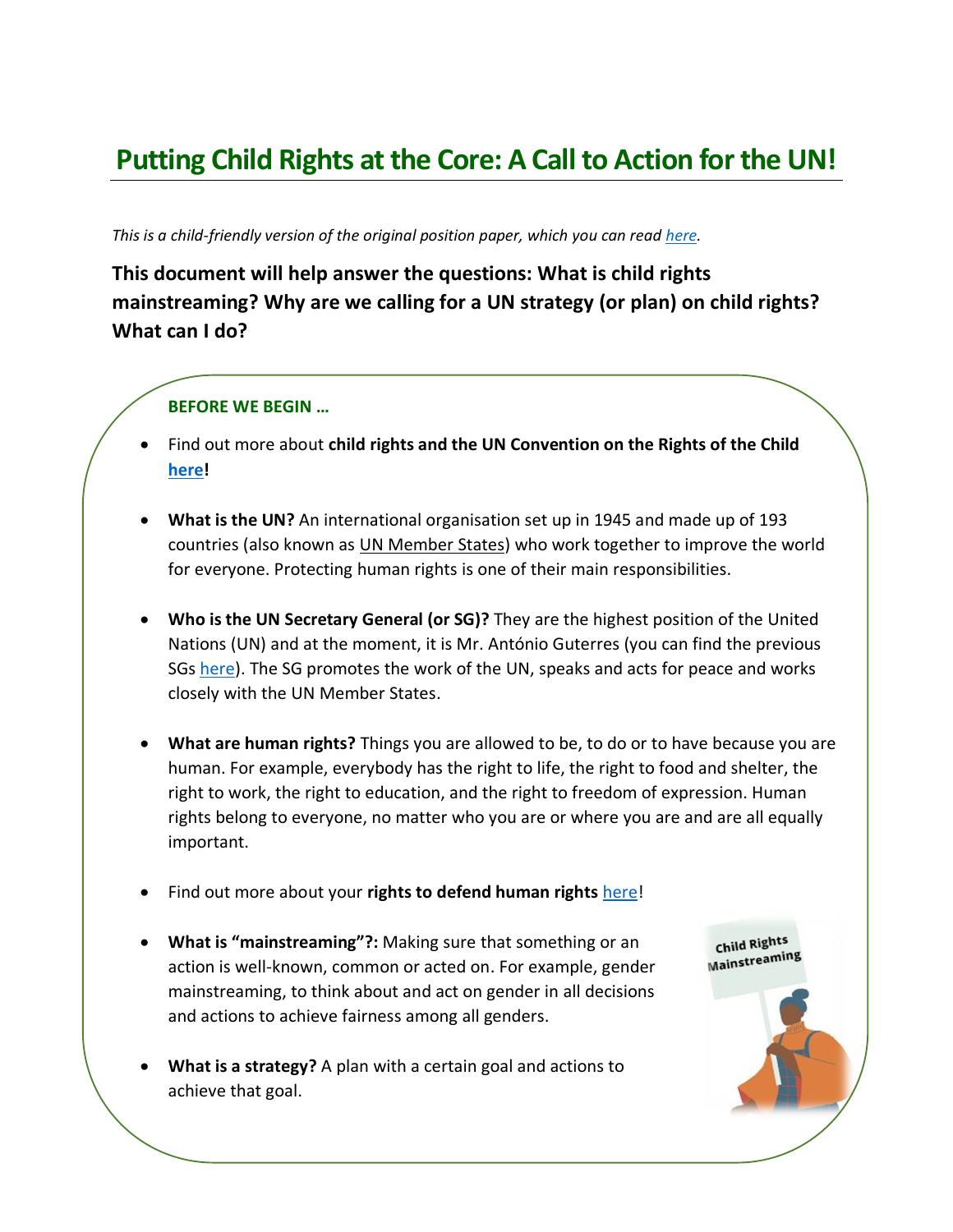#### **WHAT IS HAPPENING?**



The UN Secretary General (SG) has written two reports: the **[Call to Action for Human](https://www.un.org/en/content/action-for-human-rights/index.shtml)  [Rights](https://www.un.org/en/content/action-for-human-rights/index.shtml)** (in 2020) and *[Our Common Agenda: Responding to Current and Future](https://www.un.org/en/un75/common-agenda)  [Challenges](https://www.un.org/en/un75/common-agenda)* (in 2021). Both reports call for **change** at the UN and for:

- Mainstreaming **human rights across the whole of the UN**;
- Different parts of the UN to work on human rights together.

*KEY MESSAGE: there are some good practices but* **children's rights and child participation is still not known and common, or mainstreamed, across the UN!**

#### **CHILD RIGHTS MAINSTREAMING: WHAT, AND WHY?**

*What?* When all children's rights are always taken into account across all actions and decisions. In practice, this means that children are:

- Able to know, exercise and enjoy their rights
- Respected as a **special group of rights holders** in society
- Respected as **key actors of civil society** with extra rights because they are children

It also means that governments (UN Member States) are putting into practice their promises under the **[UN Convention on the Rights of the Child](https://ohchr.org/EN/HRBodies/CRC/Pages/InformationForChildren.aspx)** (UNCRC).

#### This is called **a child rights approach!**

## *Why?* Because without it, **some rights end up being ignored** or even taken away.

For example:

- When children cannot participate in the development of a new policy or law, for example, on the environment and climate, internet privacy or migration
- Most children are unaware that they have the right to be protected and empowered as [child human rights defenders](https://www.childrightsconnect.org/wp-content/uploads/2021/10/cf-chrd-guide-en.pdf)